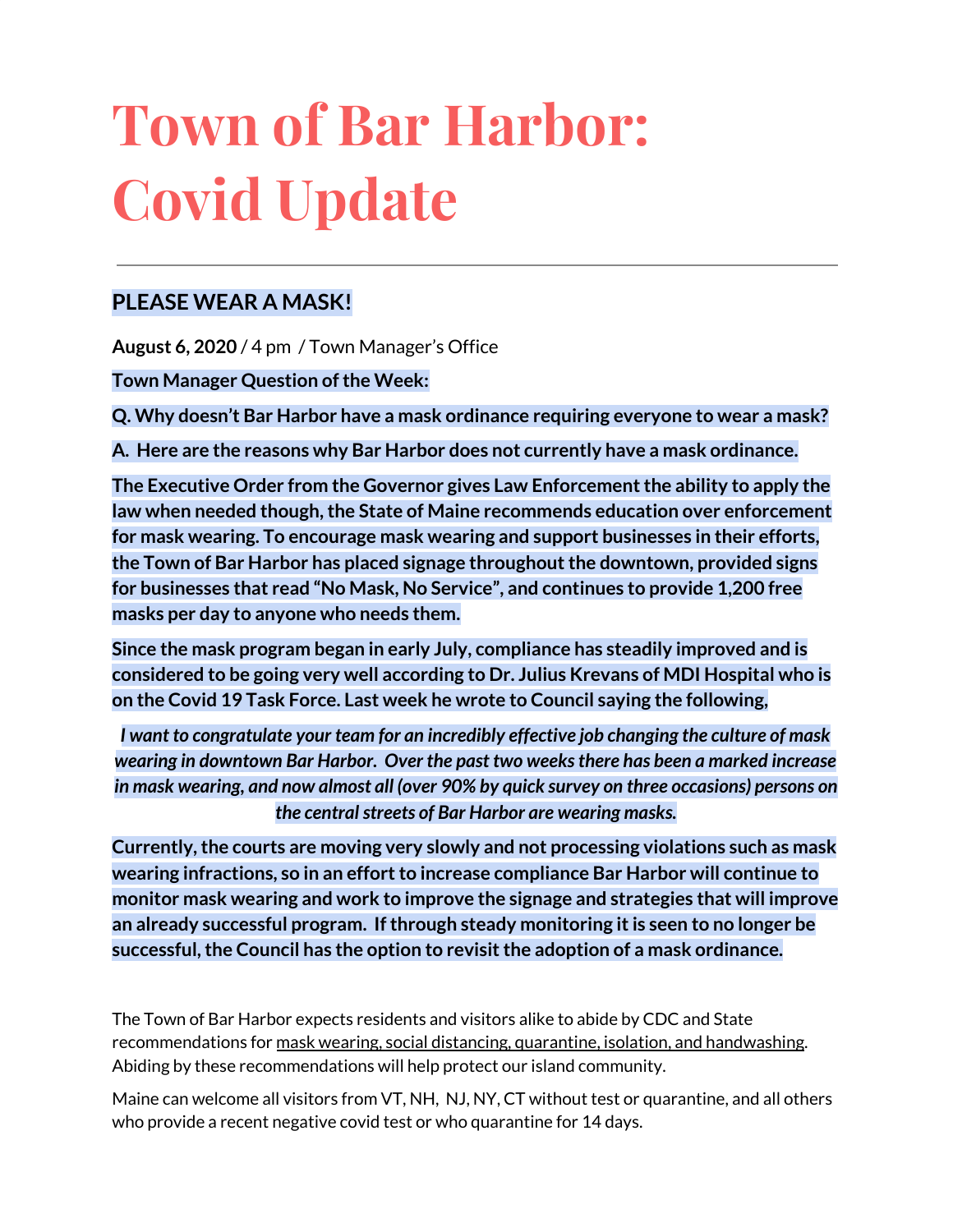**The Governor's mandate requires Maine people to wear cloth face coverings in public places where physical distancing is difficultto maintain, as recommended by the US CDC.**

# **Covid Transmission Update**

- **● MDI Hospital confirmed thatthey have had eight(8) positive tests to date.**
	- **○ 3 Hancock County (not Bar Harbor residents)**
	- **○ 5 (non-residents)**
- **● As oftoday 8/6/20, Maine CDC has confirmed thirty five (35) positive cases in Hancock County.**
- **● The current case rate for the State of Maine is 29.9 per 10k people**
- **● The current case rate for Hancock County is 6.4 per 10k people**
- **There have been zero (0) positive tests in Bar Harbor.**

Maine Center for [Disease](https://www.maine.gov/dhhs/mecdc/infectious-disease/epi/airborne/coronavirus.shtml) Control

# **Public Safety & Municipal News**

- **● Bar Harbor** *Covid Updates* **are now published on Tuesdays and Thursdays.**
- **● Town Council meets next on 8/18 at 4pm**
	- **○ Can be viewed live at[townhallstreams.com](https://townhallstreams.com/) or on Spectrum Cable channel 1303**
- **• Election recount from 8/1 upheld the original results of the election.**

## **MDI Hospital**

**MDI Hospital Coronavirus Call Center :** If you are having symptoms or think you may have been exposed to COVID-19, call your primary care provider. If you do not have one, reach out to our Coronavirus Call Center at 207-801-5900. Calling ahead helps our dedicated health care professionals provide the best possible care and protects those in our community who are most vulnerable. Remember: **PLEASE CALL AHEAD**

**8/1/20 Press Release - Covid 19 Public Service [Announcement](https://www.mdihospital.org/news/covid-19-public-service-announcement/)**

# **School Information: Conners Emerson & MDI High School**

Consistent with our planning framework we have scheduled the following meetings for the MDIRSS AOS # 91 School Board.

● Thursday, August 6th - 5:30 pm AOS Board/Admin Team *(in person for board/admin)* workshop @ MDIHS (Auditorium) - *PPE and physical distancing required. Public access to this workshop will be provided via youtube link as we must remain under the 50 person limit at all times.***<https://www.youtube.com/user/MDIHSTrojanTV>**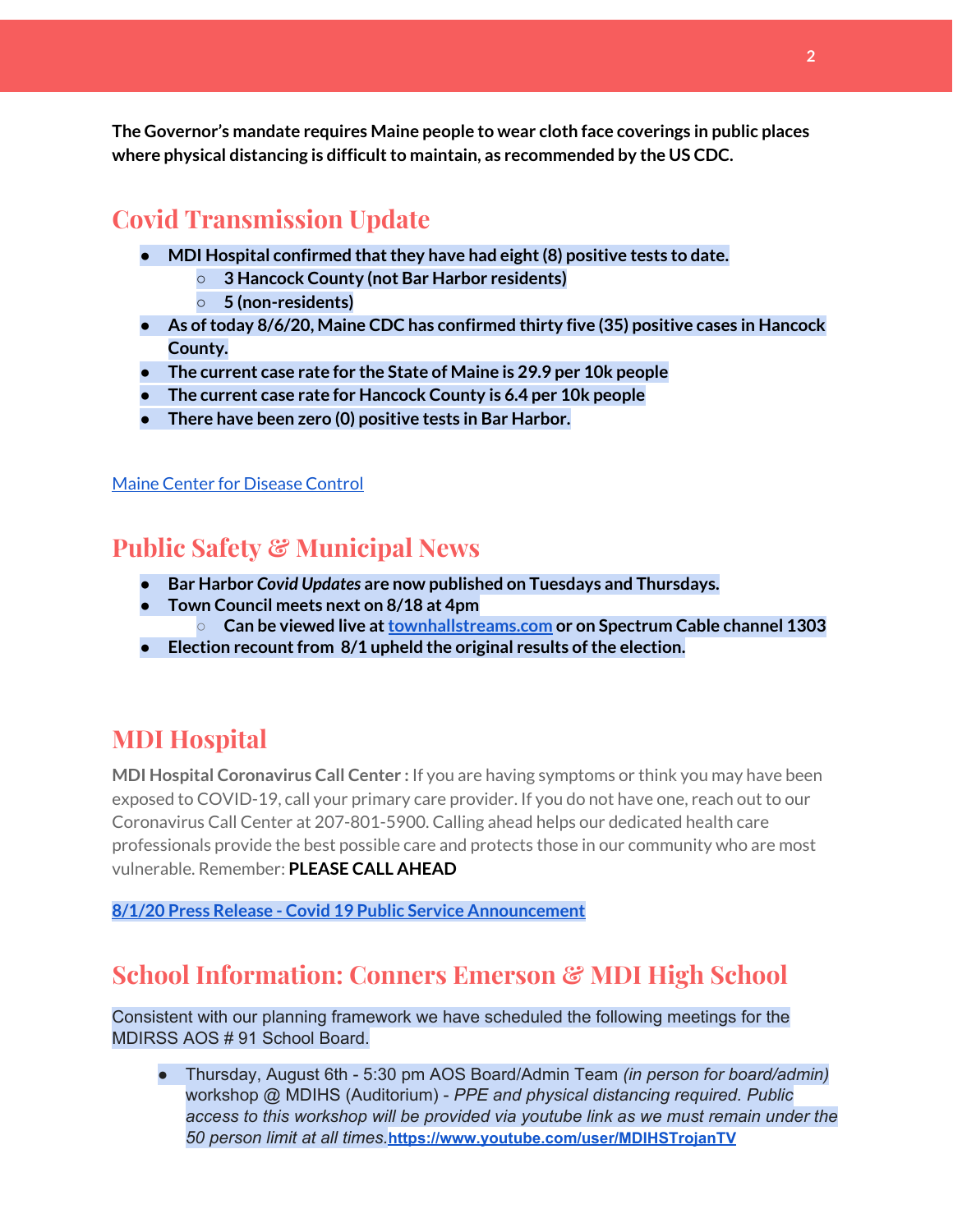● Monday, August 10th - 5:30 pm AOS Board Meeting *(in person)* @ MDIHS (Auditorium) *-PPE and physical distancing required. Public access to this workshop will be provided via youtube link as we must remain under the 50 person limit at all times.*

#### USDA [Pandemic](http://track.spe.schoolmessenger.com/f/a/j6GQx4nFl3Rld4Q68tYCuA~~/AAAAAQA~/RgRgu5_JP0SlaHR0cHM6Ly9tYWlsLmdvb2dsZS5jb20vbWFpbC91LzAvP3RhYj1jbSNzZWFyY2gvZnJvbSUzQStiZWVzbGV5L1doY3RLSlZyQ0NUS1JmUldCTFdkUVpGZ2pUVlhNdkRwUVpIa2NoRkJCc3NGcHJxZEtnWFF3S05Tamt3R1RxTFpaS21wTkRHP3Byb2plY3Rvcj0xJm1lc3NhZ2VQYXJ0SWQ9MC4xVwdzY2hvb2xtQgoARkls2l72Ls-jUhhiYXJoYXJib3JqZXdlbEBnbWFpbC5jb21YBAAAAAE~) EBT program

#### **School Emails and Websites**

- <http://www.mdirss.org/>
- **● Latest email update from [Principal](https://docs.google.com/document/d/1OKDsYNtOgV0FI9xAcXwQvenOKLV0S2vBg1o5jtu5CrE/edit?usp=sharing) Haney and MDI High School - Preliminary Concepts for return to school.**
- MDI High School: Extra Curricular Physicals & Insurance [Information](https://wdea.am/mdihs-extracurricular-activity-physicals-and-insurance-information/?trackback=fbshare_mobile&fbclid=IwAR0wxPd824oG1ATLwkeI9s9n2sdpvEiyxeJGgB_mh2BlEJNT_AXiMynkobs)
- **● Latest email update from Conners [Emerson](https://docs.google.com/document/d/1v3pgkG6Q-9S3gisuUIj4etPVDwgBKl4P00JBkvZr-kk/edit?usp=sharing) School - Preliminary Plan 7/31**
- **● Latest email update from [Superintendent](https://docs.google.com/document/d/1fzeCbc8gpTSKmUaDoQH1Avx5PVl-h0reFphXrT1eUNA/edit?usp=sharing) Marc Gousse -**
	- **○ August 6 : Workshop**
	- **○ August 10 : Final Recommendations for Return to School.**

## **Government News & Mandates**

#### **[Governor](https://www.maine.gov/governor/mills/) Mills: Latest Updates :**

- **● As Maine Seeks to Maintain [Relatively](https://www.maine.gov/governor/mills/news/maine-seeks-maintain-relatively-low-virus-spread-governor-mills-renews-state-civil-emergency) Low Virus Spread, Governor Mills Renews State of Civil [Emergency](https://www.maine.gov/governor/mills/news/maine-seeks-maintain-relatively-low-virus-spread-governor-mills-renews-state-civil-emergency)**
- Governor Mills & [MaineHousing](https://www.maine.gov/governor/mills/news/governor-mills-mainehousing-expand-rental-relief-program-help-prevent-evictions-counter) Expand Rental Relief Program to Help Prevent Evictions, Counter Reductions in Federal [Unemployment](https://www.maine.gov/governor/mills/news/governor-mills-mainehousing-expand-rental-relief-program-help-prevent-evictions-counter) Benefits
- Maine DHHS [Announces](https://www.maine.gov/governor/mills/news/maine-dhhs-announces-four-additional-swab-and-send-covid-19-testing-sites-2020-07-21) Four Additional "Swab and Send" COVID-19 Testing Sites [To](https://www.maine.gov/governor/mills/news/protect-health-students-staff-mills-administration-provides-public-health-guidance-financial) Protect Health of Students & Staff, Mills [Administration](https://www.maine.gov/governor/mills/news/protect-health-students-staff-mills-administration-provides-public-health-guidance-financial) Provides Public Health Guidance & [Financial](https://www.maine.gov/governor/mills/news/protect-health-students-staff-mills-administration-provides-public-health-guidance-financial) Support to School Systems Across Maine
- Mills [Administration](https://www.maine.gov/governor/mills/news/mills-administration-supports-child-care-working-families-8-million-investment-coronavirus) Supports Child Care for Working Families with \$8 Million Investment from [Coronavirus](https://www.maine.gov/governor/mills/news/mills-administration-supports-child-care-working-families-8-million-investment-coronavirus) Relief Fund

#### [Representative](http://www.rephubbell.com/) Brian Hubbell's latest newsletter : [Stabilizing](http://www.rephubbell.com/2020/07/23/stabilizing-the-economy-climate-action-strategies-and-public-health-measures/) the economy, climate action [strategies,](http://www.rephubbell.com/2020/07/23/stabilizing-the-economy-climate-action-strategies-and-public-health-measures/) and public health measures 7/23/20

#### **Other Government Resources:**

- Pandemic [Unemployment](https://www.maine.gov/unemployment/pua/) Assistance
- Maine [Tourism](https://www.mainetourism.com/maine-tourism-relief-fund/) Relief Fund : Apply For Assistance beginning May 5
- The Small Business [Association](https://www.sba.gov/) Link to loan and grant forms: EIDL & PPP
- CDC [Guidelines](https://www.cdc.gov/coronavirus/2019-nCoV/index.html)
- [Maine](https://www.maine.gov/dhhs/mecdc/infectious-disease/epi/airborne/coronavirus.shtml#news) CDC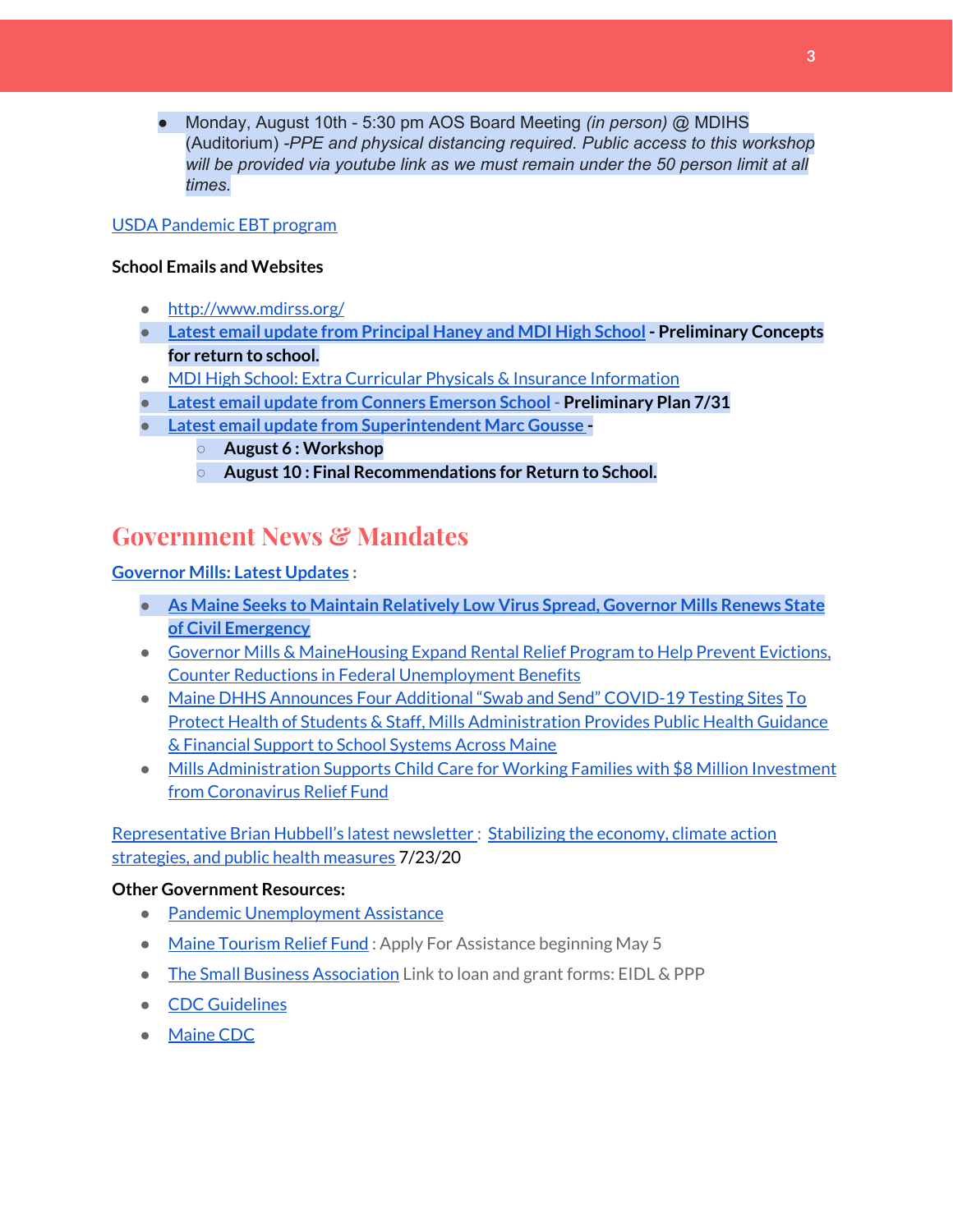# **Bar Harbor Chamber of Commerce**

**If you have ideas that would help Bar Harbor businesses during this time, please email concepts to Chamber Director Alf Anderson: [alf@barharborinfo.com](mailto:alf@barharborinfo.com)**

Includes resource lists for visitors and businesses

<https://www.visitbarharbor.com/member-center-coronavirus-resources>

## **Community Resources**

- **● Healthy Acadia [Newsletter](https://mailchi.mp/healthyacadia.org/august_4_2020) [8](https://mailchi.mp/healthyacadia.org/august_4_2020)/4**
- Open Table MDI Building [Community,](https://www.opentablemdi.org/) One Meal at a Time is delivering meals twice a week, free of charge, to anyone who requests them (MDI wide), as well as once a week curbside pick up. They are donation based and the food is healthy and tasty.
- Jesup [Memorial](https://jesuplibrary.org/) Library **Interlibrary Loan is now active in Maine**
- Mount Desert 365 Resource [Spreadsheet](https://docs.google.com/spreadsheets/d/1okAx6HSsgXZY9CGH07Dzi6rqe7a6m4dLCPKot2Li7Ek/edit?usp=sharing) is a resource list for all of MDI
- Project Open: A community [spreadsheet](https://docs.google.com/spreadsheets/d/1dBicBiBXGzzWEFd9oqL7EBDbFWjDCPl6SSMea_Kt4pc/htmlview#) letting residents and visitors know what island [businesses](https://docs.google.com/spreadsheets/d/1dBicBiBXGzzWEFd9oqL7EBDbFWjDCPl6SSMea_Kt4pc/htmlview#) are open
- Mount Desert Island [Community](https://www.mdicr.org/) Response is a resource list for all of MDI
- Bar [Harbor](https://www.barharborfoodpantry.org/) Food Pantry
- Help Request to MDI [Community](https://docs.google.com/forms/d/e/1FAIpQLSeZfu0tCcthHc9oL7tPomVRdniYiE7nbT_kkK9iCSRgqDhOvQ/viewform) Helpers

**Ways to Help**

- MDI [Nonprofit](https://sites.google.com/mdina.org/public/sos-mdi?authuser=0) Alliance : Share Our Stimulus : share stimulus money with local nonprofits.
- MDI [Community](https://docs.google.com/forms/d/e/1FAIpQLSe_CJUFdVvwJkmymWRqUeK8bx3m7n4uSOuUPYHqXSAyH2DBoQ/viewform?fbclid=IwAR25hjnWGhnMP0lOWMcBPRBumhtQCJGZO4hlk-T-VjNGZljL1kVX5pWrL6U) Helpers
- Island [Connections](http://islconnections.org/contact-us/)

## **Acadia National Park**

**See latest [alertfrom](https://www.nps.gov/acad/planyourvisit/conditions.htm) ANP : Current Conditions |**

**Park Campgrounds will remain closed for the 2020 season.**

## **Land & Garden Preserve**

The Asticou Azalea Garden is now open each Thursday through Sunday from 10 a.m. to 2 p.m. until at least early August.

- Thuya Garden hours are Wednesday through Sunday from 2:30 5:30 p.m. Thuya Lodge will be closed for the 2020 season.
- Abby Aldrich Rockefeller Garden will open July 30 through September 6. Thursday through Sunday between 1:00 – 4:00 p.m.